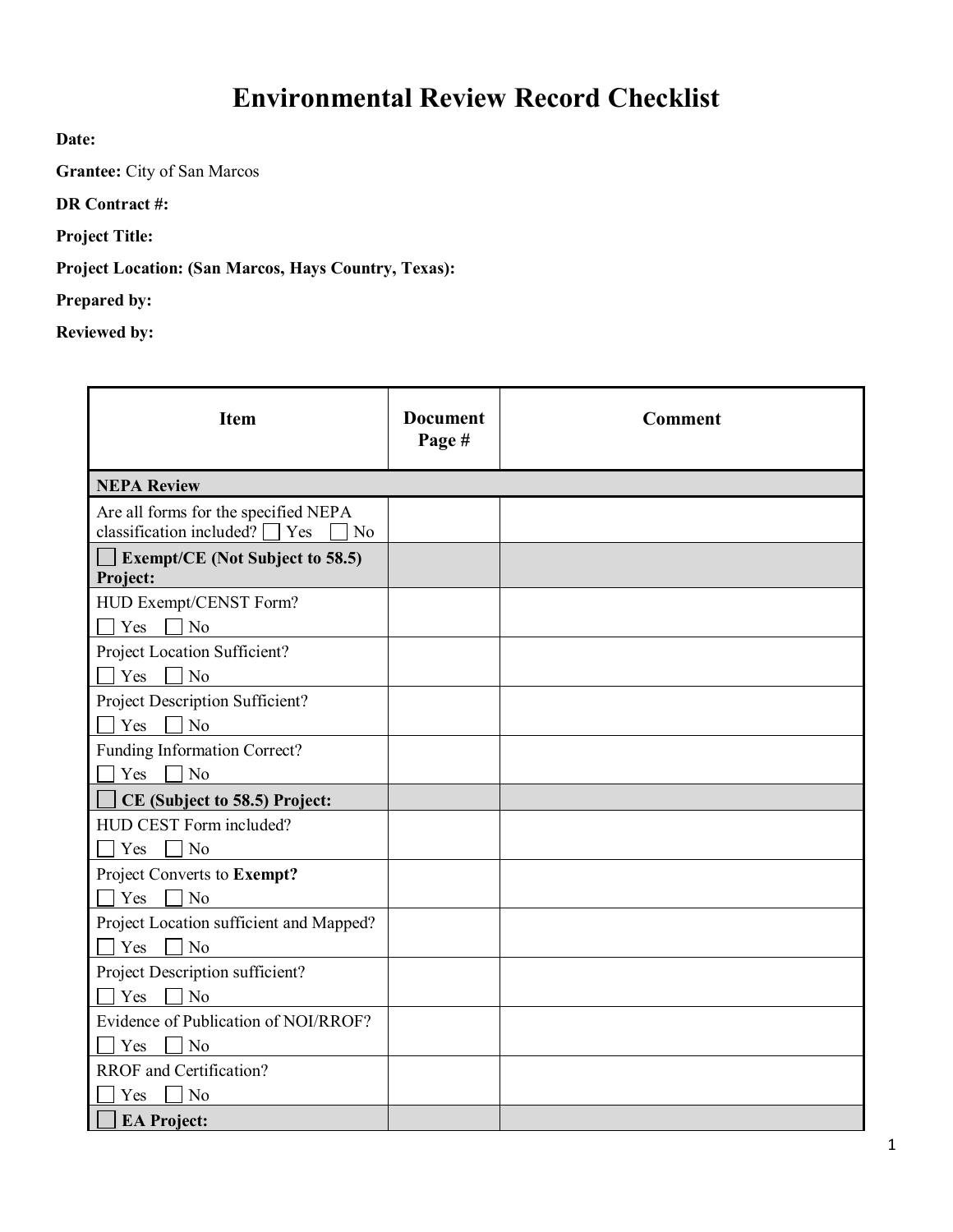| <b>Item</b>                                                         | <b>Document</b><br>Page # | <b>Comment</b> |
|---------------------------------------------------------------------|---------------------------|----------------|
| $HUD$ EA Form? $\Box$ Yes<br>No                                     |                           |                |
| Project Information Correct?                                        |                           |                |
| N <sub>o</sub><br>Yes                                               |                           |                |
| Project Locations Correct and Mapped?                               |                           |                |
| Yes<br>No                                                           |                           |                |
| Project description sufficient?                                     |                           |                |
| Yes<br>N <sub>o</sub>                                               |                           |                |
| Alternatives Analysis complete?                                     |                           |                |
| Yes<br>N <sub>o</sub><br>$\mathbf{1}$                               |                           |                |
| Purpose and Need Completed?                                         |                           |                |
| No<br>Yes                                                           |                           |                |
| <b>Existing Conditions and Trends</b>                               |                           |                |
| Complete?                                                           |                           |                |
| Yes<br>No                                                           |                           |                |
| Funding Information Correct?                                        |                           |                |
| $\neg$ No<br>Yes                                                    |                           |                |
| <b>RROF</b> and Certification?                                      |                           |                |
| Yes<br>No<br>Evidence of Publication of FONSI and                   |                           |                |
| $RROF?$ Yes<br>N <sub>o</sub>                                       |                           |                |
| <b>Acquisition</b>                                                  |                           |                |
| Does the project include acquisition?                               |                           |                |
| Yes<br>N <sub>o</sub>                                               |                           |                |
| If so, was the property acquired prior to                           |                           |                |
| application or is there a plan to acquire<br>property?<br>Yes<br>No |                           |                |
| <b>Public Notices</b>                                               |                           |                |
| Is there proof of publication for the                               |                           |                |
| NOI/RROF or the FONSI/RROF?                                         |                           |                |
| N <sub>o</sub><br>Yes                                               |                           |                |
| Is there a sufficient comment period?                               |                           |                |
| (Published $-7$ days for a CE, 15 days for                          |                           |                |
| an EA; Posted $-10$ days for a CE, 18<br>N <sub>o</sub>             |                           |                |
| days for an EA) $\Box$ Yes<br>Does the comment period end on a      |                           |                |
| weekend or holiday?<br>$\blacksquare$ Yes<br>N <sub>o</sub>         |                           |                |
| Did the RE sign the RROF after the end                              |                           |                |
| of the public comment period?                                       |                           |                |
| $\Box$ No (If no, the RROF must<br>Yes                              |                           |                |
| be resigned and dated after the end of the<br>comment period)       |                           |                |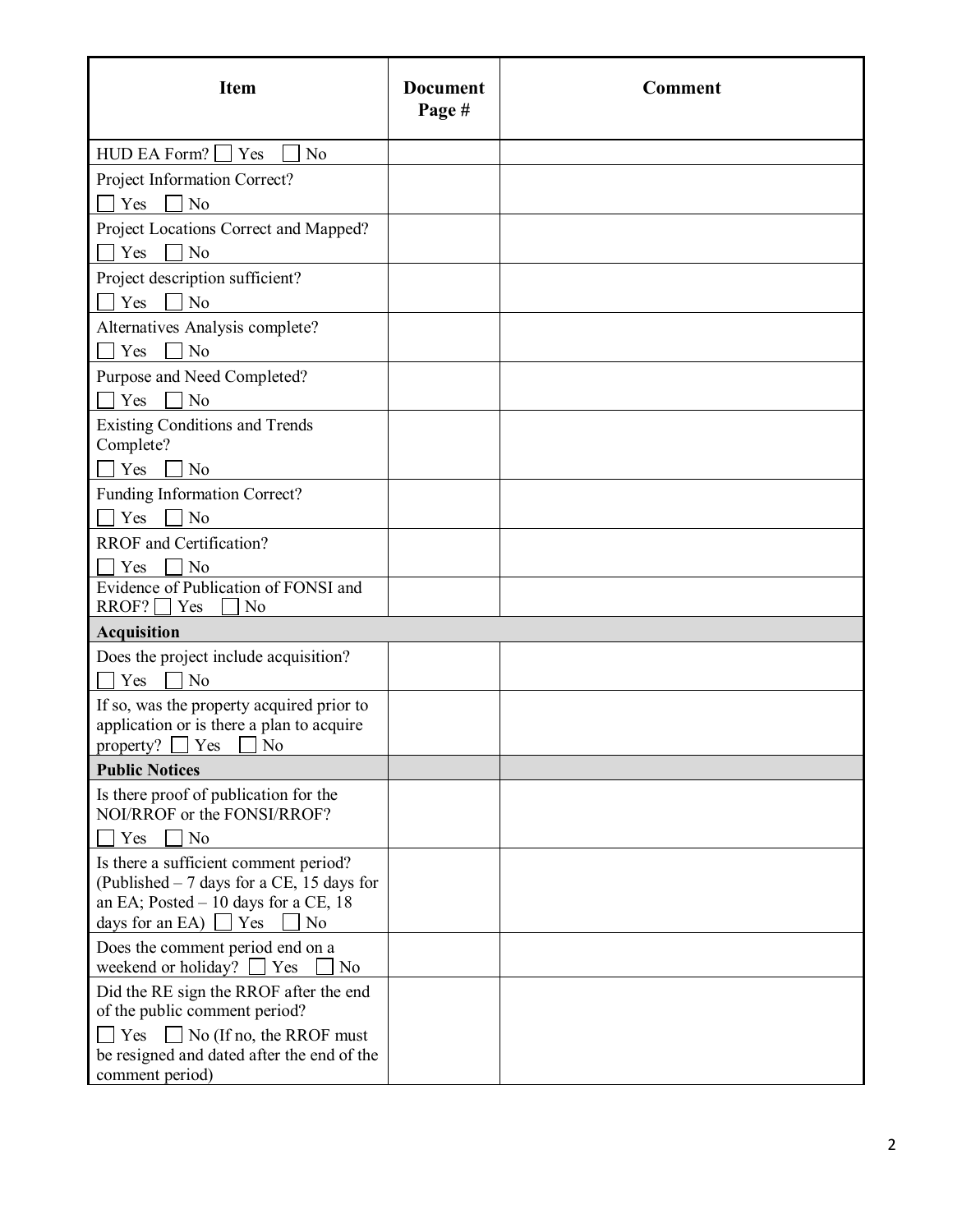| <b>Item</b>                                                                                                        | <b>Document</b><br>Page # | <b>Comment</b> |
|--------------------------------------------------------------------------------------------------------------------|---------------------------|----------------|
| Is the "On or about" date at least one day<br>after the end of the comment period?<br>N <sub>o</sub><br>Yes        |                           |                |
| Was the notice published in a newspaper<br>that is circulated in the project area?<br>$\boxtimes$ Yes<br>$\neg$ No |                           |                |
| <b>Airport Hazards</b>                                                                                             |                           |                |
| Airport Hazards present?                                                                                           |                           |                |
| Yes<br>N <sub>o</sub>                                                                                              |                           |                |
| Map included?                                                                                                      |                           |                |
| Yes<br>No                                                                                                          |                           |                |
| <b>Coastal Barrier Resources</b>                                                                                   |                           |                |
| Within a coastal barrier?                                                                                          |                           |                |
| Yes<br>No                                                                                                          |                           |                |
| CBRS Unit #:                                                                                                       |                           |                |
| Map included?                                                                                                      |                           |                |
| Yes<br>N <sub>o</sub>                                                                                              |                           |                |
| <b>Flood Zone</b>                                                                                                  |                           |                |
| Within Floodplain?<br>No<br>Yes                                                                                    |                           |                |
| Zone: Zone AE/X                                                                                                    |                           |                |
| Map Included?<br>Yes<br>N <sub>o</sub>                                                                             |                           |                |
| Flood Insurance Needed?                                                                                            |                           |                |
| Yes<br>No                                                                                                          |                           |                |
| <b>Clean Air</b>                                                                                                   |                           |                |
| Nonattainment Area? $\Box$ Yes $\Box$ No                                                                           |                           |                |
| Mitigation required? $\Box$ Yes<br>No                                                                              |                           |                |
| <b>Coastal Zone Management</b>                                                                                     |                           |                |
| Within Coastal Zone Management Area?<br>Yes<br>No                                                                  |                           |                |
| If yes, has coordination with the Texas<br>GLO Coastal occurred?                                                   |                           |                |
| $\Box$ No<br>Yes                                                                                                   |                           |                |
| Has GLO responded with concurrence?<br>Yes<br>N <sub>o</sub>                                                       |                           |                |
| Consultation package and maps<br>included?                                                                         |                           |                |
| Yes<br>No                                                                                                          |                           |                |
| <b>Contamination and Toxic Substances</b>                                                                          |                           |                |
| Was an adequate database search<br>conducted with all necessary resources?                                         |                           |                |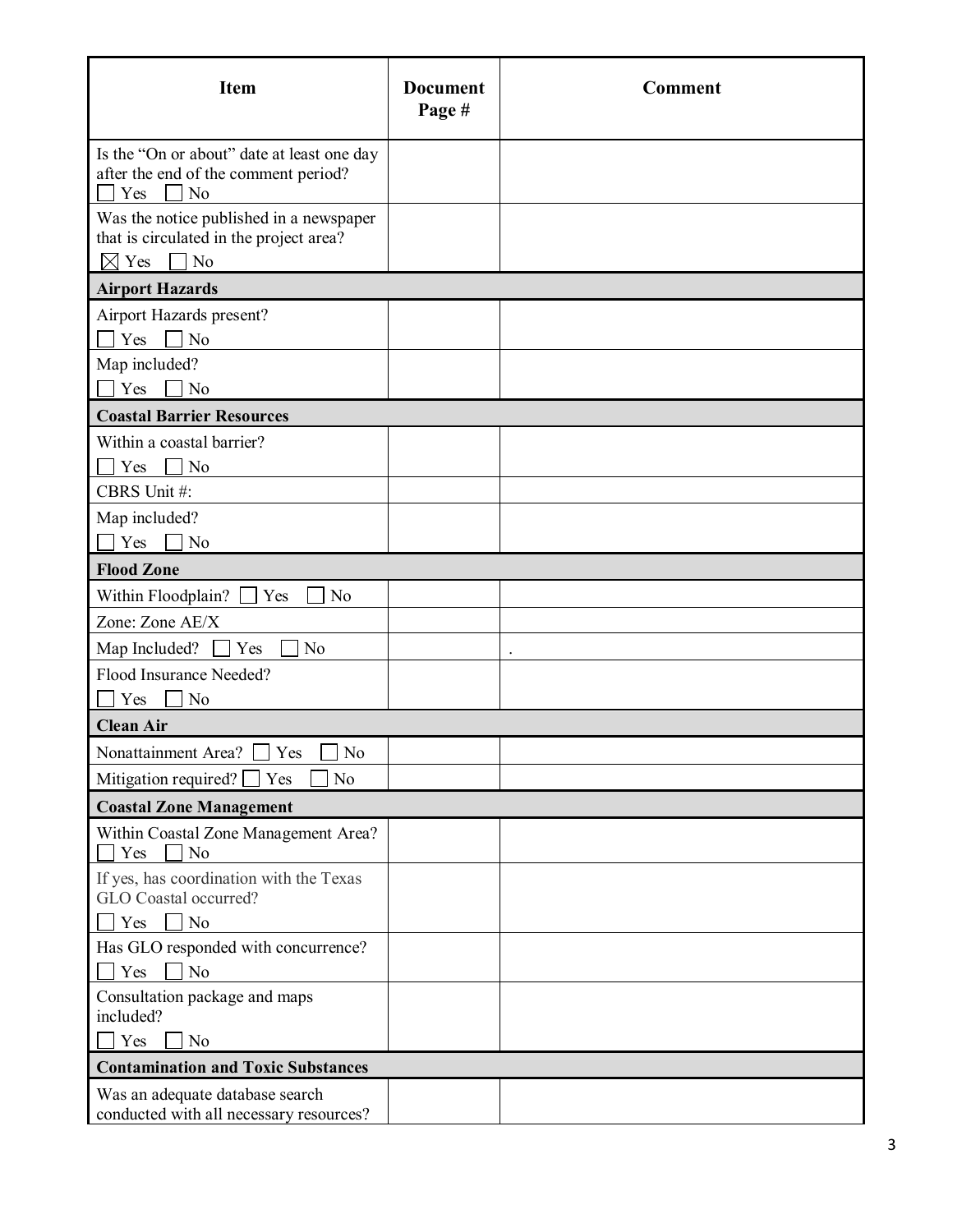| <b>Item</b>                                                                                                                                    | <b>Document</b><br>Page # | <b>Comment</b> |
|------------------------------------------------------------------------------------------------------------------------------------------------|---------------------------|----------------|
| Yes<br>No                                                                                                                                      |                           |                |
| Flammable/explosive materials?                                                                                                                 |                           |                |
| N <sub>o</sub><br>Yes                                                                                                                          |                           |                |
| Petroleum Storage Tanks (PST)                                                                                                                  |                           |                |
| Leaking Petroleum Storage Tanks<br>(LPST)                                                                                                      |                           |                |
| <b>Toxic chemicals?</b>                                                                                                                        |                           |                |
| N <sub>o</sub><br>Yes                                                                                                                          |                           |                |
| National priorities list (NPL)                                                                                                                 |                           |                |
| Brownfields Management System<br>(BF)                                                                                                          |                           |                |
| Comprehensive Environmental<br>Response, Compensation and<br>Liability Information System<br>(CERCLIS)                                         |                           |                |
| Resource Conservation and<br>Recovery Act - Corrective Action<br>(RCRAC)                                                                       |                           |                |
| Resource Conservation and<br>Recovery Act - Generator<br>(RCRAG)                                                                               |                           |                |
| Closed and Abandoned Landfill<br>Inventory (CALF)                                                                                              |                           |                |
| Municipal Solid Waste Landfill<br>Sites (MSWLF)                                                                                                |                           |                |
| <b>Brownfields Site Assessments</b><br>(BSA)                                                                                                   |                           |                |
| State superfund (SF)                                                                                                                           |                           |                |
| <b>Radioactive materials?</b><br>N <sub>o</sub><br>Yes                                                                                         |                           |                |
| Radiation Information Database<br>(RADInfo)                                                                                                    |                           |                |
| Industrial and Hazardous Waste<br>(HW)                                                                                                         |                           |                |
| <b>Visual Site Inspection</b>                                                                                                                  |                           |                |
| In addition to the databases researched<br>above, were the following areas of<br>concern assessed for Presence/Absence<br>at the project site: |                           |                |
| Underground Storage Tank?                                                                                                                      |                           |                |
| No<br>Yes                                                                                                                                      |                           |                |
| Aboveground Storage Tank?                                                                                                                      |                           |                |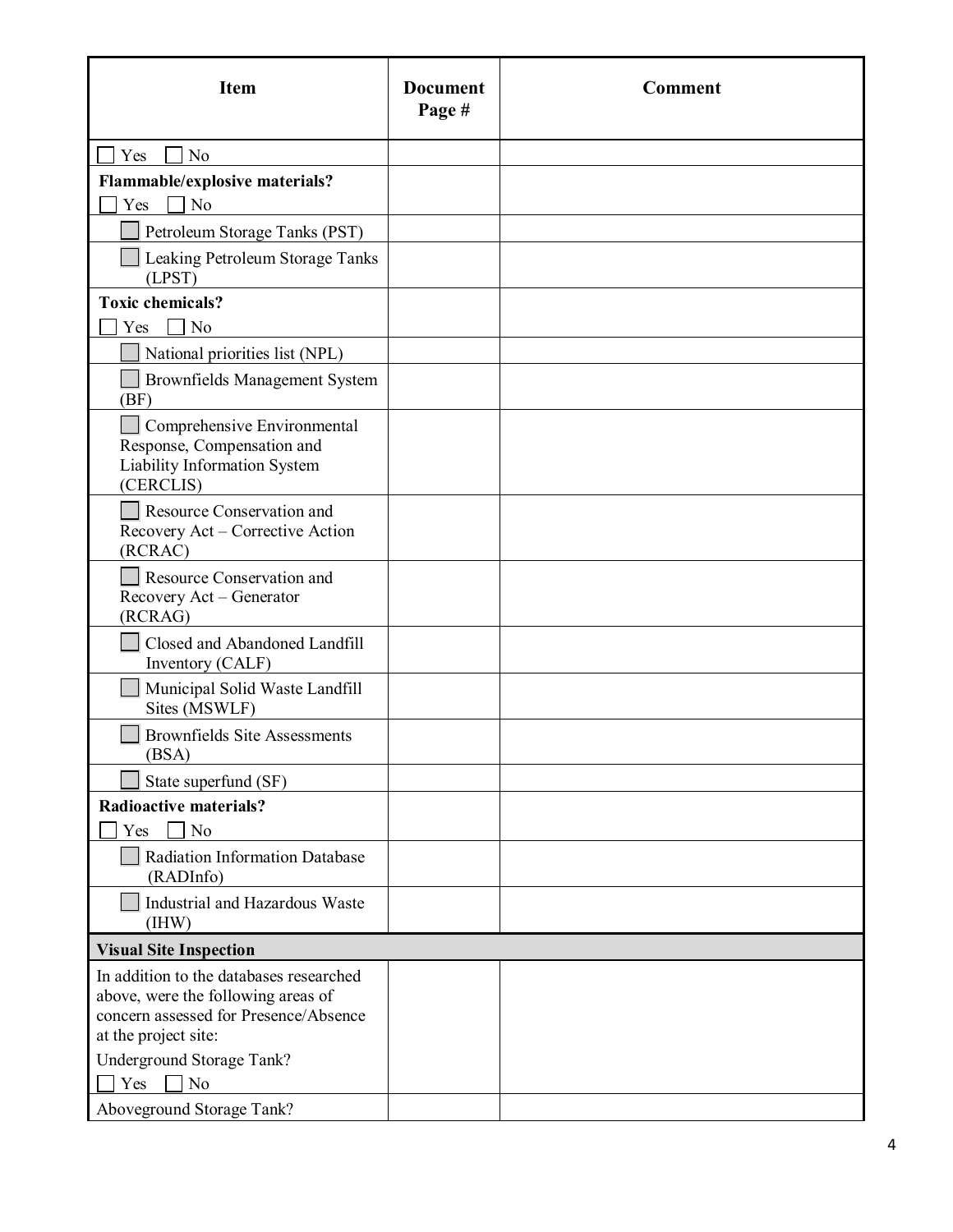| <b>Item</b>                                                                                                                                                                             | <b>Document</b><br>Page # | <b>Comment</b> |
|-----------------------------------------------------------------------------------------------------------------------------------------------------------------------------------------|---------------------------|----------------|
| Yes<br>No                                                                                                                                                                               |                           |                |
| Illegal dumping or landfills in close<br>proximity?<br>Yes<br>N <sub>o</sub>                                                                                                            |                           |                |
| Were photographs taken of areas of<br>concern?<br>Yes<br>N <sub>o</sub>                                                                                                                 |                           |                |
| Were distance and proximity of areas of<br>concern noted?<br>$\overline{N}$<br>$\vert$ Yes                                                                                              |                           |                |
| Were interviews needed for the property<br>  Yes<br>history?<br>No                                                                                                                      |                           |                |
| If so, were they conducted?<br>N <sub>o</sub><br>Yes                                                                                                                                    |                           |                |
| Are the following indicators on-site?<br>Visual evidence of stressed vegetation<br>noted? $\Box$ Yes<br>No                                                                              |                           |                |
| Soil staining? [<br>Yes<br>No                                                                                                                                                           |                           |                |
| Leaking or corroded storage barrels?<br>Yes<br>N <sub>o</sub>                                                                                                                           |                           |                |
| Electrical equipment that may contain<br>PCBs discussed?<br>N <sub>o</sub><br>Yes                                                                                                       |                           |                |
| Is there a need for further investigation?<br>N <sub>o</sub><br>Yes                                                                                                                     |                           |                |
| Was proper analysis of the identified<br>hazardous materials sites completed and<br>outlined in the ERR?<br>Yes<br>No                                                                   |                           |                |
| Were conclusions and recommendations<br>regarding potential hazardous material<br>issues made?<br>No<br>Yes                                                                             |                           |                |
| <b>Endangered Species</b>                                                                                                                                                               |                           |                |
| Is there an accurate description of the<br>existing habitat on, and adjacent, to the<br>project site? $\Box$ Yes<br>No                                                                  |                           |                |
| Have both the TPWD & USFWS<br>threatened and endangered species lists<br>been reviewed and evaluated for the<br>project area, and attached to the<br>document?<br>N <sub>o</sub><br>Yes |                           |                |
| Is the USFWS iPaC report included?<br>Yes<br>No                                                                                                                                         |                           |                |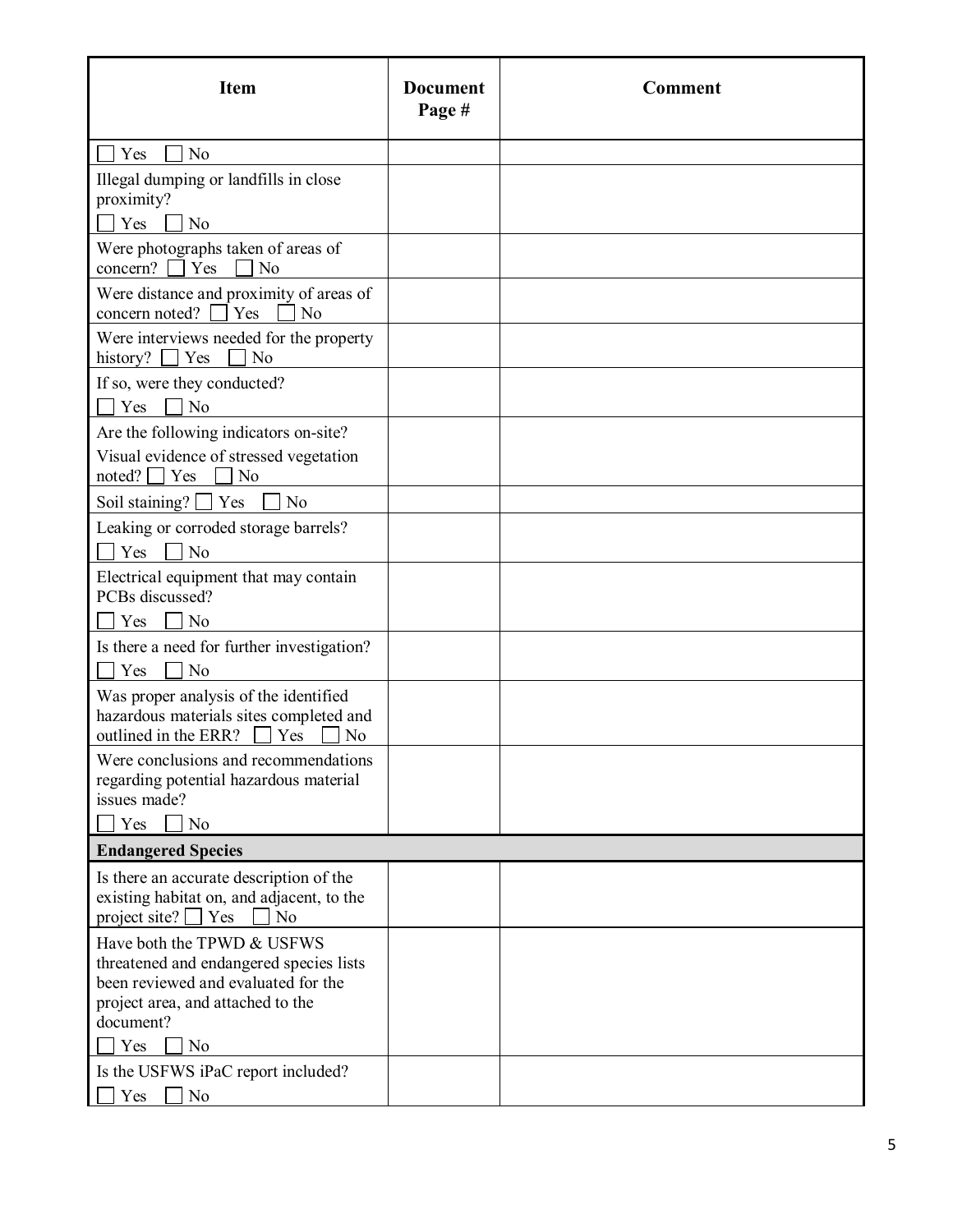| <b>Item</b>                                                                                                            | <b>Document</b><br>Page # | <b>Comment</b> |
|------------------------------------------------------------------------------------------------------------------------|---------------------------|----------------|
| Are there any T&E species and/or their<br>habitat located within the project area?<br>$\Box$ No<br>Yes                 |                           |                |
| Is critical habitat per USFWS present?<br>$\Box$ No<br>Yes<br>Map included?<br>$\Gamma$ Yes<br>N <sub>o</sub>          |                           |                |
| If necessary, has consultation been<br>initiated with USFWS and/or TPWD?<br>$\Box$ Yes $\Box$ No                       |                           |                |
| Consultation complete?<br>No<br>Yes                                                                                    |                           |                |
| If necessary, has consultation been<br>initiated with National Marine and<br>Fisheries Service?                        |                           |                |
| $\bigcap$ Yes $\bigcap$ No<br>Consultation complete?<br>No<br>Yes                                                      |                           |                |
| <b>Migratory Birds</b>                                                                                                 |                           |                |
| Is there migratory bird habitat, within or<br>adjacent, to the project area?<br>N <sub>o</sub><br>Yes                  |                           |                |
| If necessary, has coordination been<br>initiated with the USFWS Region 2<br>Migratory Bird Permit Office?<br>No<br>Yes |                           |                |
| If applicable, were bridges inspected for<br>bird or bat colonies?<br>Yes<br>No                                        |                           |                |
| Have TPWD MBTA BMP's been<br>incorporated into the document?<br>] No<br>Yes                                            |                           |                |
| <b>Explosive and Flammable Hazards</b>                                                                                 |                           |                |
| Was there a 100 gallon or larger Above-<br>ground Storage Tank within 1 mile of<br>the project site?<br>Yes<br>No      |                           |                |
| If yes, is the project at a location/place<br>where people congregate?<br>$\Box$ No<br>Yes                             |                           |                |
| If yes, was the Acceptable Separation<br>Distance tool utilized?<br>No<br>Yes                                          |                           |                |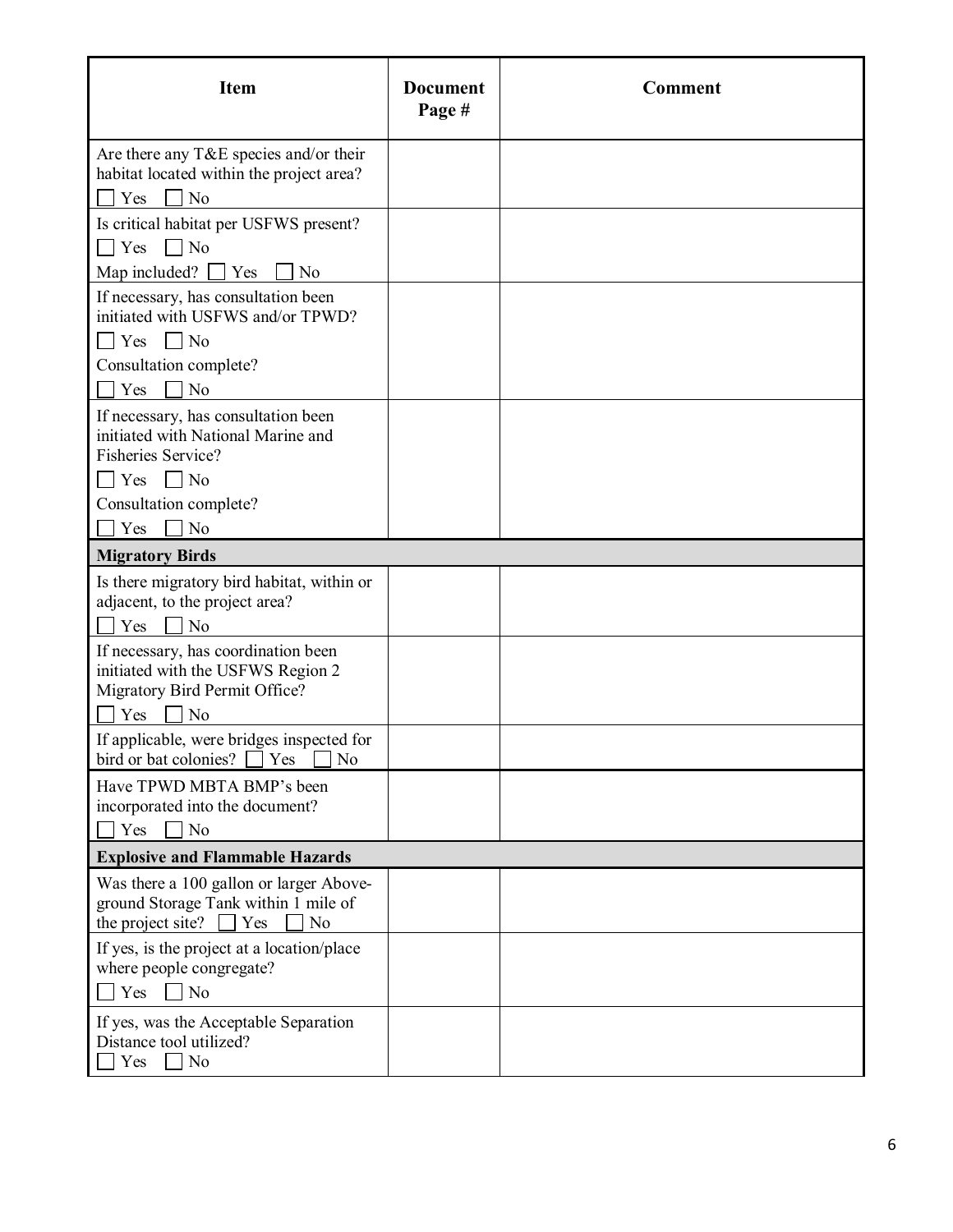| <b>Item</b>                                                                                                                 | <b>Document</b><br>Page # | <b>Comment</b> |
|-----------------------------------------------------------------------------------------------------------------------------|---------------------------|----------------|
| Was the project an acceptable distance<br>from the potential hazard?<br>N <sub>o</sub><br>Yes                               |                           |                |
| If a site was not an acceptable distance<br>were proper mitigation measures<br>included in the project?<br>$\Box$ No<br>Yes |                           |                |
| <b>Farmlands Protection</b>                                                                                                 |                           |                |
| Is project located within the city limits?<br>No<br>Yes                                                                     |                           |                |
| Are active farmlands present?<br>Yes<br>No                                                                                  |                           |                |
| Are prime farmlands present?<br>Yes<br>No                                                                                   |                           |                |
| Is the dominant crop listed?<br>N <sub>o</sub><br>Yes                                                                       |                           |                |
| Is Form AD 1006 Farmland Conversion<br>Impact Rating for noted if impacts are<br>anticipated?                               |                           |                |
| No<br>Yes                                                                                                                   |                           |                |
| <b>Floodplain Management</b>                                                                                                |                           |                |
| Have FIRM maps been included for each<br>location?<br>Yes<br>No                                                             |                           |                |
| Are FIRM panel numbers referenced?<br>Yes<br>No<br>FIRM #48209C0393F & 48209C0394F                                          |                           |                |
| Is project within the 100-year<br>floodplain? [<br>$\exists$ Yes<br>No                                                      |                           |                |
| Is the project within the 500-year<br>floodplain?<br>Yes<br>No                                                              |                           |                |
| Is the project a critical action in the 100<br>or 500-year floodplain?                                                      |                           |                |
| $\bigcap$ Yes N/A No                                                                                                        |                           |                |
| If yes, has mitigation and modifications<br>been incorporated into the project<br>design?                                   |                           |                |
| Yes<br>No                                                                                                                   |                           |                |
| Has the 8-Step Floodplain process been                                                                                      |                           |                |
| completed? $\Box$ Yes<br>No                                                                                                 |                           |                |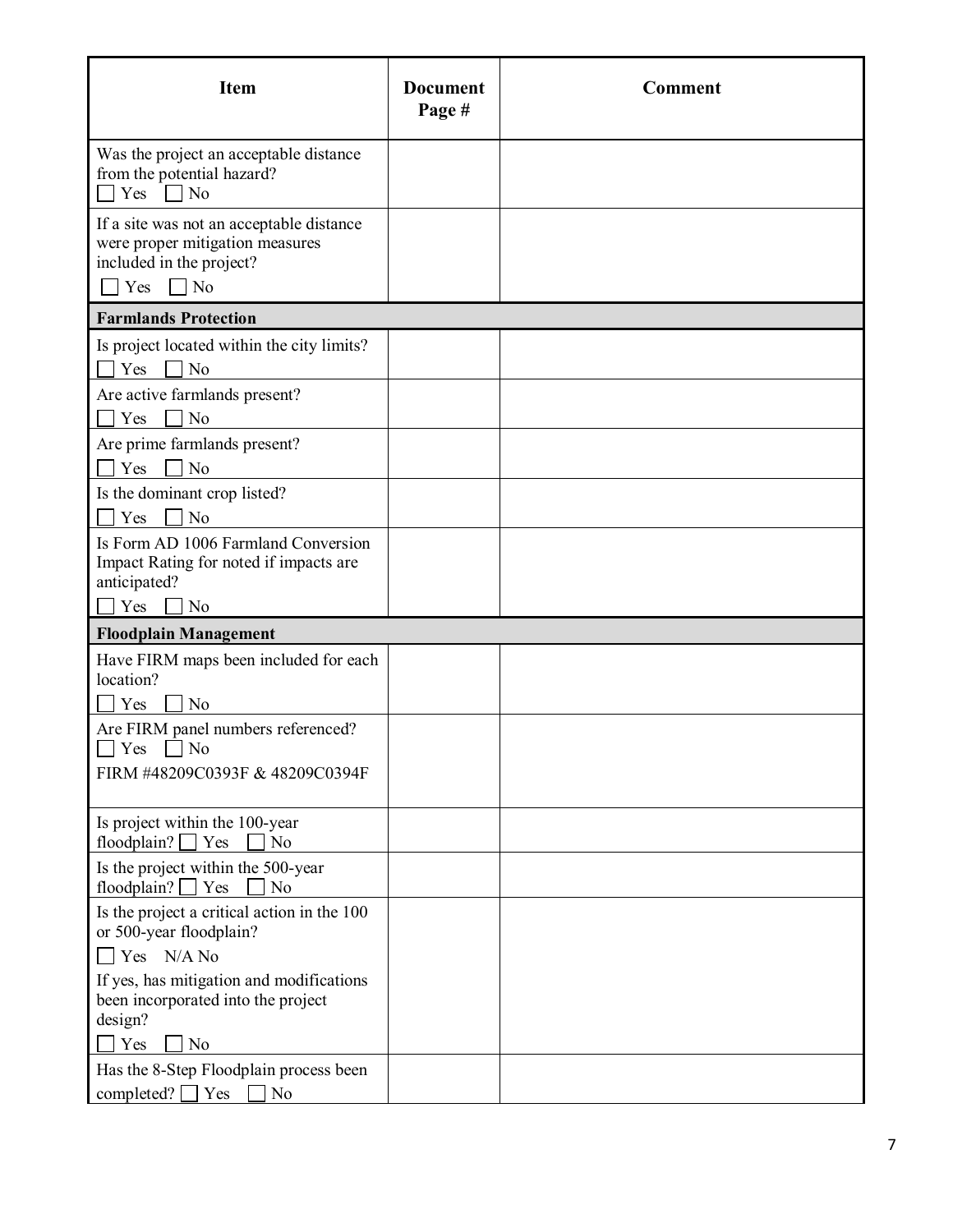| <b>Item</b>                                                                            | <b>Document</b><br>Page # | <b>Comment</b> |
|----------------------------------------------------------------------------------------|---------------------------|----------------|
| Has the 5-step Floodplain process been                                                 |                           |                |
| completed?                                                                             |                           |                |
| Yes<br>No                                                                              |                           |                |
| Have alternatives been adequately                                                      |                           |                |
| developed?<br>Yes<br>N <sub>o</sub>                                                    |                           |                |
| Are there reasonable alternatives outside<br>of the floodplain? [<br>$\vert$ Yes<br>No |                           |                |
| Are the necessary floodplain public                                                    |                           |                |
| notices published?<br>$\vert$ Yes<br>No                                                |                           |                |
| Do the public notices mention the                                                      |                           |                |
| specific flood zone, acreage of the<br>project, and alternatives? $\Box$ Yes<br>No     |                           |                |
| <b>Historic Preservation (Above-Ground Resources)</b>                                  |                           |                |
| Is the project activity exempt from                                                    |                           |                |
| SHPO review per GLO/THC PA?                                                            |                           |                |
| N <sub>o</sub><br>Yes                                                                  |                           |                |
| If so, has the PA been applied                                                         |                           |                |
| appropriately? Which article applies?<br>Yes<br>No                                     |                           |                |
| If not, was the project reviewed by                                                    |                           |                |
| SHPO?                                                                                  |                           |                |
| No<br>Yes                                                                              |                           |                |
| What was SHPO's determination?                                                         |                           |                |
| No historic properties affected                                                        |                           |                |
| No adverse effect                                                                      |                           |                |
| Adverse effect                                                                         |                           |                |
| <b>Archeology Review (Below-Ground Resources)</b>                                      |                           |                |
| Is the project activity exempt from<br>SHPO review per GLO/THC PA?                     |                           |                |
| N <sub>o</sub><br>Yes                                                                  |                           |                |
| If so, has the PA been applied                                                         |                           |                |
| appropriately? Which article applies?                                                  |                           |                |
| Yes<br>No                                                                              |                           |                |
| If not, was the project reviewed by<br>SHPO?                                           |                           |                |
| Yes<br>No                                                                              |                           |                |
| What was SHPO's determination?                                                         |                           |                |
| No historic properties affected                                                        |                           |                |
| No adverse effect                                                                      |                           |                |
| Adverse effect                                                                         |                           |                |
| <b>Tribal Review</b>                                                                   |                           |                |
| TDAT searched?<br>N <sub>o</sub><br>Yes                                                |                           |                |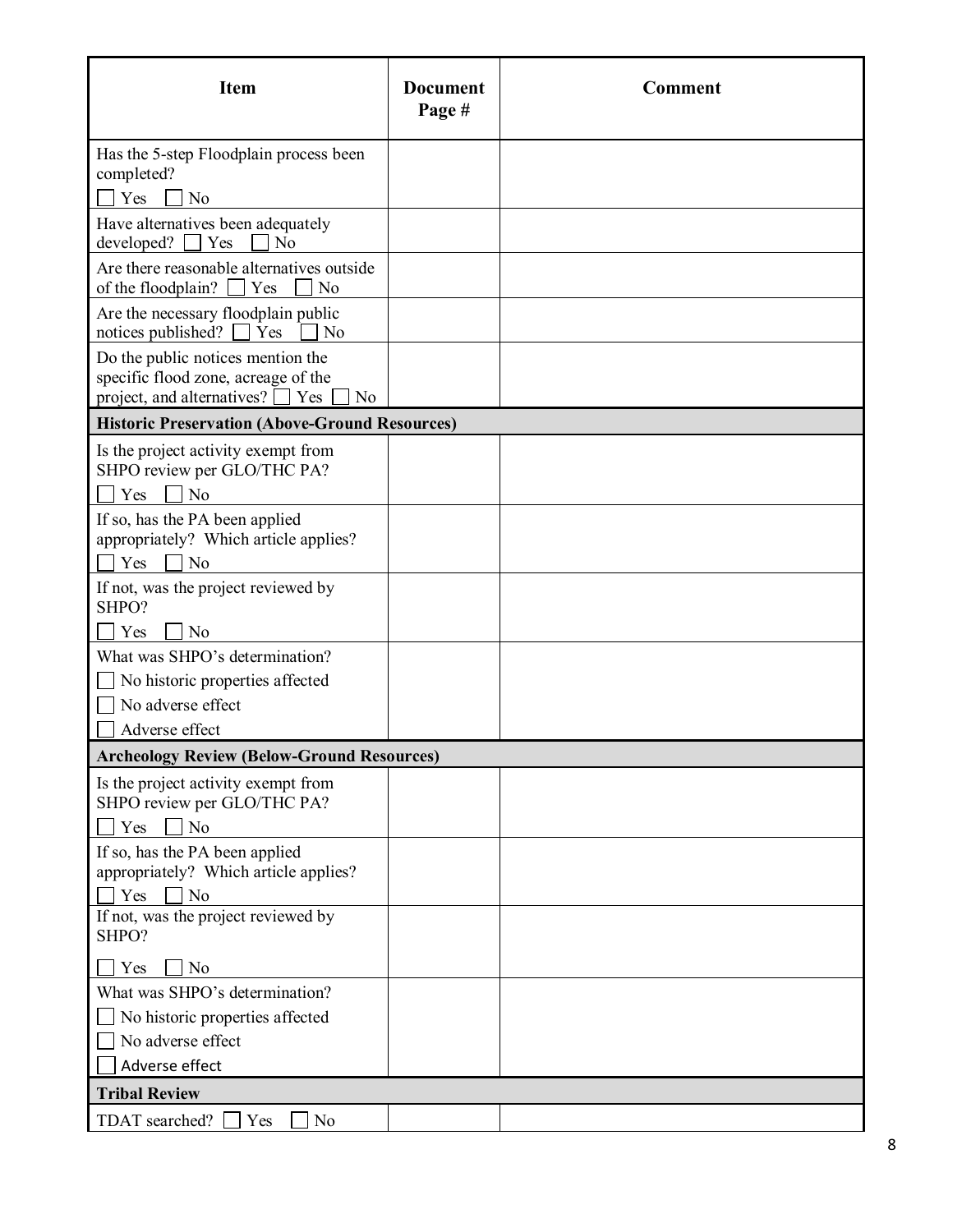| <b>Item</b>                                                  | <b>Document</b><br>Page # | <b>Comment</b> |
|--------------------------------------------------------------|---------------------------|----------------|
| Coordination with tribe completed?<br>No<br>Yes              |                           |                |
| <b>Noise Abatement and Control</b>                           |                           |                |
| Is the project a noise-sensitive use?                        |                           |                |
| Yes<br>N <sub>o</sub>                                        |                           |                |
| Was a noise calculation performed?                           |                           |                |
| No<br>Yes                                                    |                           |                |
| Is mitigation required?                                      |                           |                |
| N <sub>o</sub><br>Yes                                        |                           |                |
| <b>Sole Source Aquifers</b>                                  |                           |                |
| Is the project near a sole Source                            |                           |                |
| Aquifer?<br>Yes<br>N <sub>o</sub>                            |                           |                |
| Map included?                                                |                           |                |
| N <sub>o</sub><br>Yes                                        |                           |                |
| <b>Wetlands</b>                                              |                           |                |
| Are wetlands present?<br>Yes<br>N <sub>o</sub>               |                           |                |
| Are the locations of the wetlands                            |                           |                |
| mapped on NWI maps?                                          |                           |                |
| N <sub>o</sub><br>Yes                                        |                           |                |
| Has the 8-Step Process been completed<br>for the wetlands?   |                           |                |
| Yes<br>N <sub>o</sub>                                        |                           |                |
| Have reasonable alternatives been                            |                           |                |
| adequately developed?                                        |                           |                |
| Yes<br>No                                                    |                           |                |
| Are there reasonable alternatives outside                    |                           |                |
| the wetland boundaries?<br>N <sub>o</sub><br>Yes             |                           |                |
| Is a USACE NWP permit needed?                                |                           |                |
| $\Box$ Yes $\Box$ No                                         |                           |                |
| If yes, which permit?                                        |                           |                |
| Is a PCN required? $\Box$ Yes<br>N <sub>o</sub>              |                           |                |
| Is an Individual Permit needed?                              |                           |                |
| $\Box$ Yes $\Box$ No                                         |                           |                |
| If so, has the permit been obtained?                         |                           |                |
| $\Box$ No<br>$\Box$ Yes                                      |                           |                |
| Permit#                                                      |                           |                |
| Expiration date:                                             |                           |                |
| Is the approved mitigation plan<br>appended to the document? |                           |                |